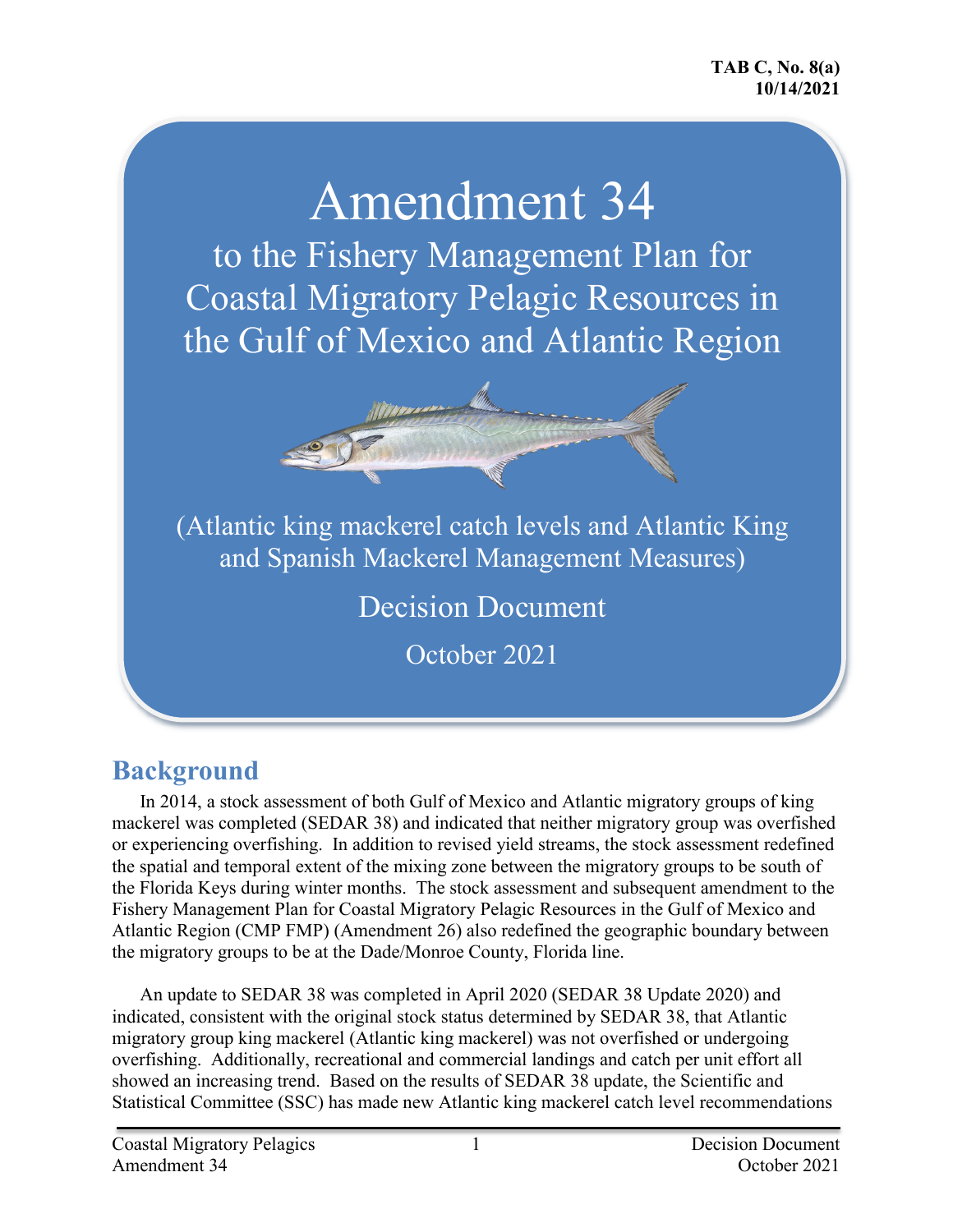for the South Atlantic Fishery Management Council (South Atlantic Council) to consider (**Table 1**). The assessment and SSC catch level recommendations incorporate revised recreational catch estimates based on the new Marine Recreational Information Program (MRIP) survey design.

| Year         | <b>OFL Recommendations (lbs)</b> | <b>ABC Recommendations (lbs)</b> |
|--------------|----------------------------------|----------------------------------|
| 2022/2023    | 33,900,000                       | 32,800,000                       |
| 2023/2024    | 29,400,000                       | 28,400,000                       |
| 2024/2025    | 26,300,000                       | 25,400,000                       |
| 2025/2026    | 24,200,000                       | 23,300,000                       |
| $2026/2027+$ | 22,800,000                       | 21,800,000                       |

**Table 1.** South Atlantic SSC recommendations for acceptable biological catch for Atlantic migratory group king mackerel, using data resultant from SEDAR 38 update (2020).

The SEDAR 38 update includes revised recreational landings that are based on MRIP's newer Fishing Effort Survey (FES) method, which is considered more reliable and robust compared to the Coastal Household Telephone Survey (CHTS) method. As a result of the change in methodology, the Council is considering revising current sector allocations, which were based on the historical proportion of landings between the commercial and recreational sector. Current sector allocations are based on landings from 1979 through 1983.

The South Atlantic Council is also considering action to modify management measures for Atlantic king and Spanish mackerel based on input from the South Atlantic Council's Mackerel Cobia Advisory Panel (AP). The recreational bag limit off the east coast of Florida is two fish per person, while the rest of the Gulf, South Atlantic, and Mid-Atlantic region has a bag limit of three fish per person. The AP has requested the South Atlantic Council consider raising the bag limit in federal waters off the east coast of Florida to allow all fishermen the same opportunity to harvest king mackerel. The AP also suggested the Councils consider decreasing the minimum size limit for Atlantic king mackerel because many smaller king mackerel are often caught when fishing recreationally for other species, such as Spanish mackerel, and are released as dead discards. Finally, commercial fishermen are allowed to keep cut/damaged king and Spanish mackerel that meet minimum size limits. Given the issue with damaged king mackerel and the increase in shark depredation, the AP has requested the Councils consider a similar provision for the recreational sector.

### **Actions in this amendment**

**Action 1.** Revise the total annual catch limit and annual optimum yield for Atlantic migratory group king mackerel to reflect the updated acceptable biological catch level.

**Action 2.** Revise sector allocations and sector annual catch limits for Atlantic migratory group king mackerel.

**Action 3.** Revise the recreational annual catch target for Atlantic migratory group king mackerel.

**Action 4.** Increase the recreational bag and possession limit for Atlantic migratory group king mackerel in the exclusive economic zone off Florida.

**Action 5.** Reduce the minimum size limit for recreational harvest of Atlantic migratory group king mackerel.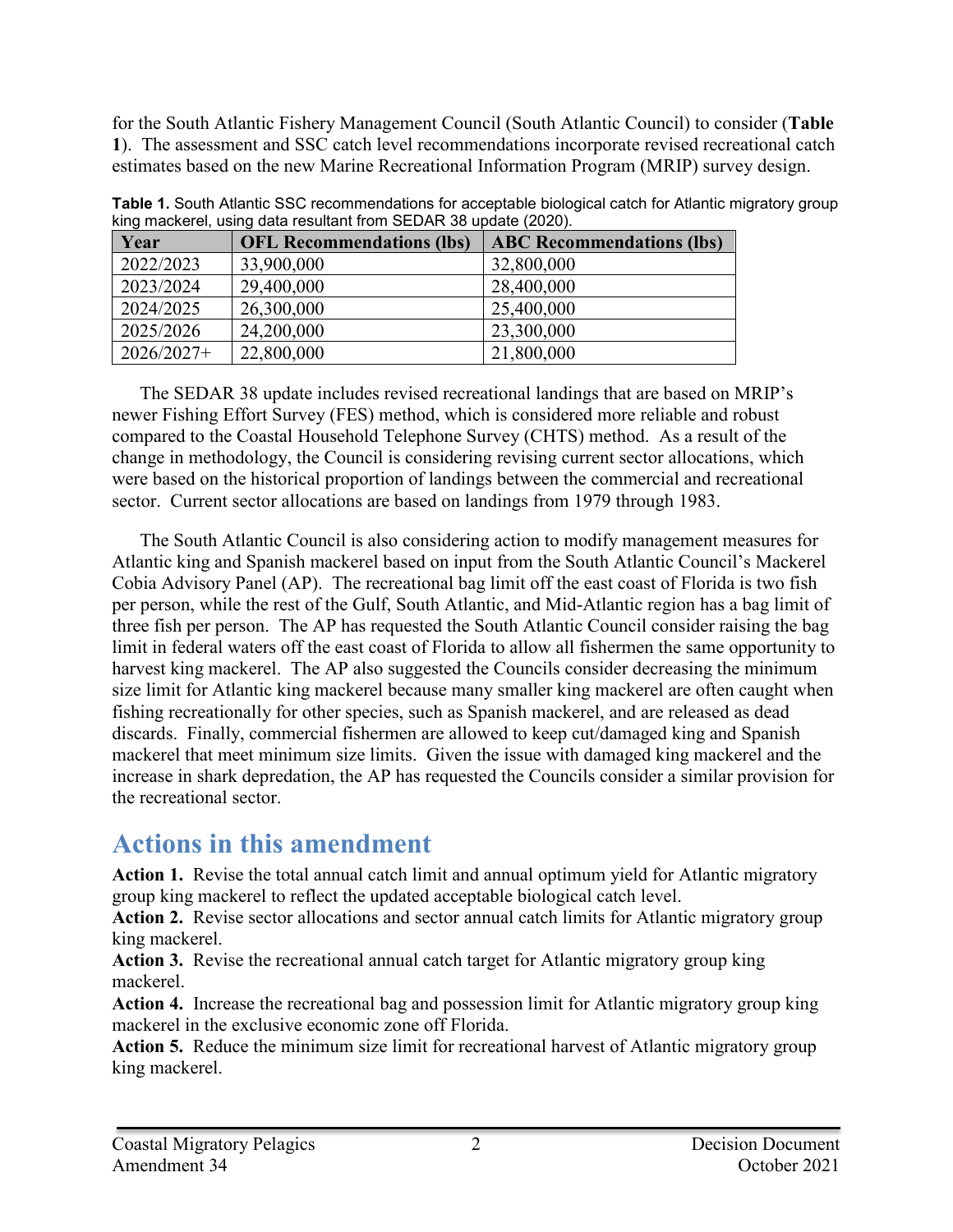**Action 6.** Reduce the minimum size limit for commercial harvest of Atlantic migratory group king mackerel.

**Action 7.** Modify the recreational requirement for Atlantic migratory group king mackerel and Spanish mackerel to be landed with heads and fins in intact.

### **Objectives for this meeting**

- Review draft amendment and analysis.
- Select preferred alternatives.
- Consider approval for public hearings.

# **Tentative Timing for CMP 34**

|              | <b>Process Step</b>                                                                                                  | Date                |
|--------------|----------------------------------------------------------------------------------------------------------------------|---------------------|
| $\checkmark$ | South Atlantic Council directs staff to start work on an amendment.                                                  | June 2020           |
| $\checkmark$ | Mackerel Cobia Advisory Panel reviews assessment and makes<br>recommendations for actions to include in amendment.   | November 2020       |
| $\checkmark$ | South Atlantic Council reviews options paper and approves<br>amendment for scoping.                                  | December 2020       |
| $\checkmark$ | South Atlantic Council reviews scoping comments and approves<br>action/alternatives to be analyzed.                  | March 2021          |
| $\checkmark$ | Gulf Mackerel Cobia Advisory Panel reviews amendment                                                                 | March 2021          |
| $\checkmark$ | South Atlantic Mackerel Cobia Advisory Panel reviews amendment                                                       | Spring 2021         |
| $\checkmark$ | South Atlantic Council reviews draft amendment, selects preferred<br>alternatives.                                   | June 2021           |
| $\checkmark$ | Gulf Council reviews document and provides direction to staff.                                                       | June 2021           |
| $\checkmark$ | South Atlantic Council reviews draft amendment, selects preferred<br>alternatives, and approves for public hearings. | September 2021      |
|              | <b>Gulf Council reviews draft amendment, selects preferred</b><br>alternatives, and approves for public hearings.    | <b>October 2021</b> |
|              | <b>Public Hearings</b>                                                                                               | Fall 2021           |
|              | South Atlantic Council reviews the draft amendment, modifies the<br>document as necessary.                           | December 2021       |
|              | Gulf Council reviews the draft amendment, modifies the document as<br>necessary.                                     | January 2022        |
|              | South Atlantic Council approves for formal review.                                                                   | March 2022          |
|              | Gulf Council approves for formal review.                                                                             | April 2022          |
|              | CMP Amendment 34 transmitted for Secretarial Review.                                                                 | Spring 2022         |

**Opportunities to provide public comment in-person include South Atlantic Council meetings, and public hearings. There will also be opportunities to submit written comments via the online comment form throughout the process.**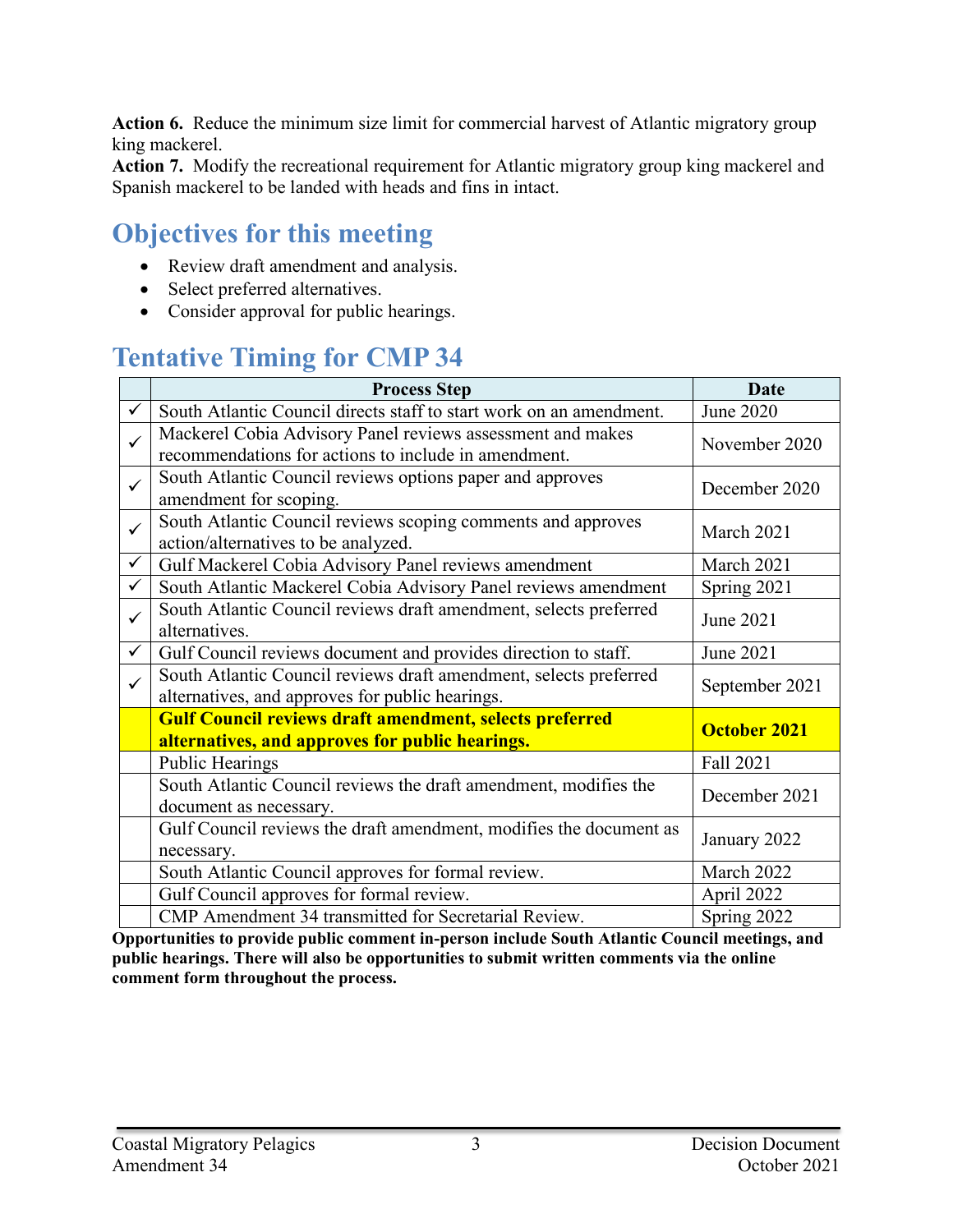## **Purpose and need statement**

The *purpose* of this amendment is to revise the annual catch limits and annual optimum yield for Atlantic migratory group king mackerel; to revise recreational and commercial allocations for Atlantic migratory group king mackerel; and to revise or establish management measures for Atlantic migratory group king and Spanish mackerel.

The *need* for this amendment is to ensure annual catch limits are based on the best scientific information available and to ensure overfishing does not occur in the Atlantic migratory group king and Spanish mackerel fisheries, while increasing social and economic benefits through sustainable and profitable harvest of Atlantic migratory group king and Spanish mackerel.

#### **Committee Action**

REVIEW PURPOSE AND NEED STATEMENT, MODIFY AS NECESSARY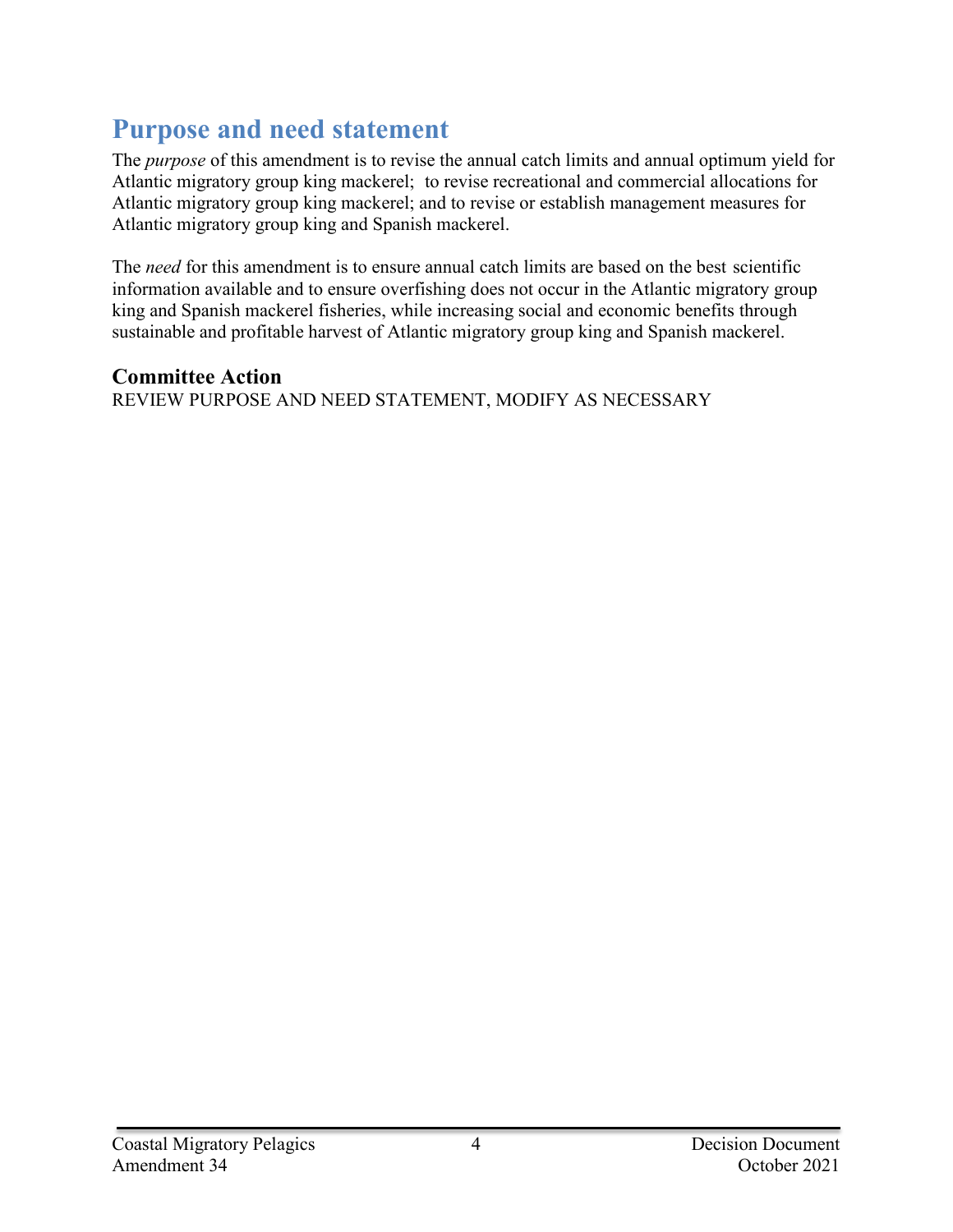# **Proposed Actions and Alternatives**

#### **Action 1. Revise the total annual catch limit and annual optimum yield for Atlantic migratory group king mackerel to reflect the updated acceptable biological catch level.**

**Purpose of Action:** update Atlantic king mackerel catch levels based on the results of the SEDAR 38 Update 2020 and SSC recommendations.

**Alternative 1 (No Action)**. The total annual catch limit and annual optimum yield for Atlantic migratory group king mackerel is set equal to the current acceptable biological catch level (12,700,000 pounds). The current acceptable biological catch level is inclusive of recreational estimates from the Marine Recreational Information Program's Coastal Household Telephone Survey.

**Alternative 2.** The total annual catch limit and annual optimum yield for Atlantic migratory group king mackerel is equal to the updated acceptable biological catch level. The updated acceptable biological catch level is inclusive of recreational estimates from the Marine Recreational Information Program's Fishing Effort Survey.

**South Atlantic Preferred Alternative 3.** The total annual catch limit and annual optimum yield for Atlantic migratory group king mackerel is equal to 95% of the updated acceptable biological catch level. The updated acceptable biological catch level is inclusive of recreational estimates from the Marine Recreational Information Program's Fishing Effort Survey.

**Alternative 4.** The total annual catch limit and annual optimum yield for Atlantic migratory group king mackerel is equal to 90% of the updated acceptable biological catch level. The updated acceptable biological catch level is inclusive of recreational estimates from the Marine Recreational Information Program's Fishing Effort Survey.

**Alternative 5.** The total annual catch limit and annual optimum yield of Atlantic migratory group king mackerel is equal to the updated acceptable biological catch level of 21,800,000 pounds. This is a constant catch value for 2022/2023 and subsequent fishing years or until changed by a future management action.

#### **Discussion:**

- The update to SEDAR 38 was completed in April 2020 and included assessments for Gulf and Atlantic king mackerel. The SSC reviewed the results and provided new values for the acceptable biological catch (ABC) for Atlantic king mackerel.
	- o The South Atlantic Council may consider setting the Atlantic king mackerel total annual catch limits (ACL) at the same level as the ABCs recommended by the SSC (**Alternative 2**), including a buffer between the two values (**Alternatives 3**-**4; Table 2**), or setting a constant catch level at or below the recommended ABC value provided by the SSC for each fishing year (**Alternative 5**).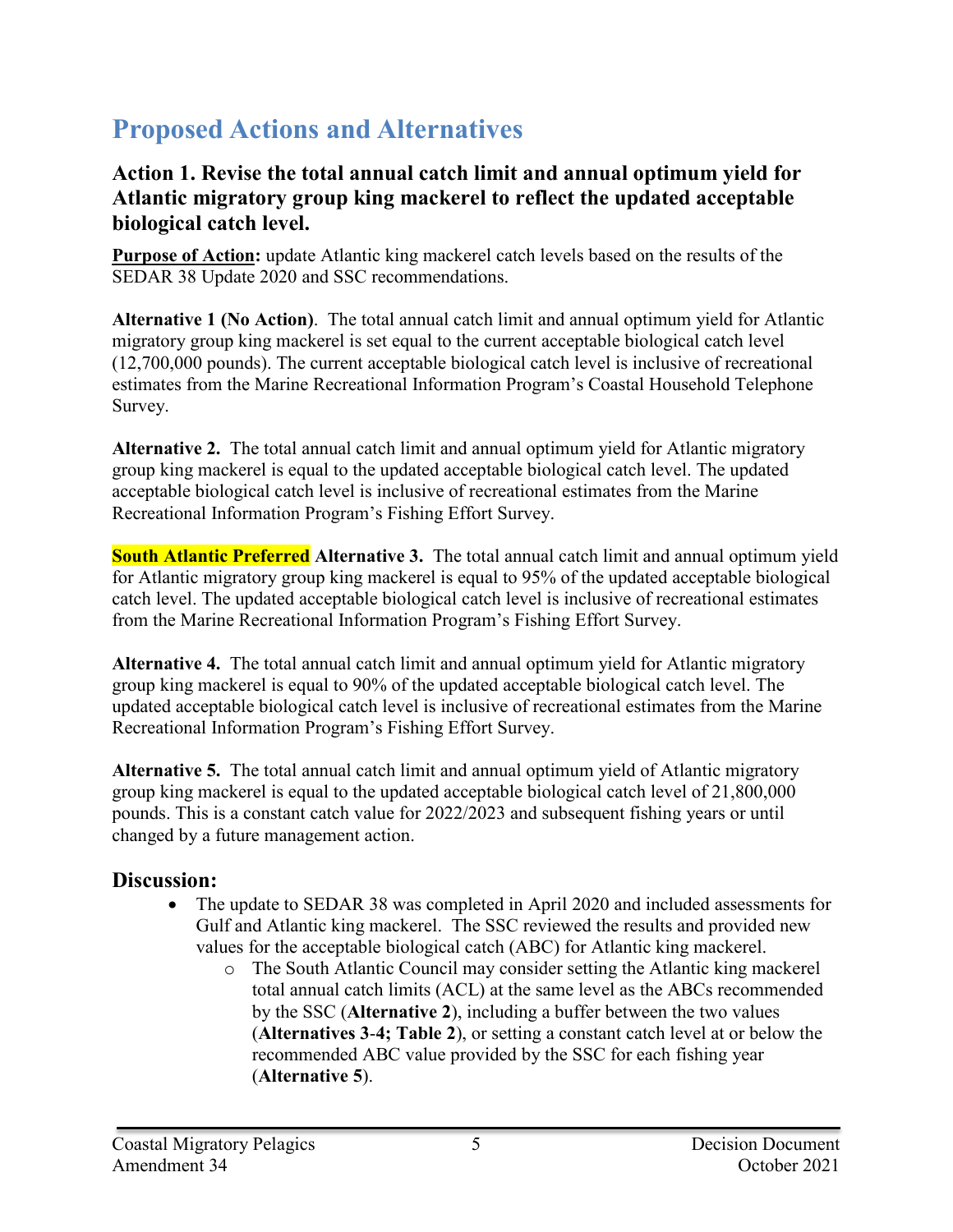**Table 2.** Annual Catch Limit levels based on revised MRIP estimates for Atlantic migratory group king mackerel under **Action 1** proposed alternatives.

|                        | <b>Annual Catch Limits (lbs.)</b>         |                                     |                                                              |                                          |                                          |  |  |
|------------------------|-------------------------------------------|-------------------------------------|--------------------------------------------------------------|------------------------------------------|------------------------------------------|--|--|
| <b>Fishing</b><br>Year | <b>Alternative 1</b><br>(No Action)       | <b>Alternative 2</b><br>$(ACL=ABC)$ | <b>Preferred</b><br><b>Alternative 3</b><br>$(ACL=95\% ABC)$ | <b>Alternative 4</b><br>$(ACL=90\% ABC)$ | <b>Alternative 5</b><br>(Constant Catch) |  |  |
| 2021/22                |                                           | 33,300,000                          | 31,635,000                                                   | 29,970,000                               | 21,800,000                               |  |  |
| 2022/23                | Not BSIA,<br>not a viable<br>alternative. | 28,500,000                          | 27,075,000                                                   | 25,650,000                               | 21,800,000                               |  |  |
| 2023/24                |                                           | 25,400,000                          | 24,130,000                                                   | 22,860,000                               | 21,800,000                               |  |  |
| 2024/25                |                                           | 23,300,000                          | 22,135,000                                                   | 20,970,000                               | 21,800,000                               |  |  |
| $2025/26+$             |                                           | 21,800,000                          | 20,710,000                                                   | 19,620,000                               | 21,800,000                               |  |  |

**Note:** The current ABC is 12,700,00 pounds. However, previous ABCs and ACLs and the proposed ABCs are not directly comparable because the updated assessment includes changes in the recreational catch estimates based on new methodology used in the Marine Recreational Information Program (MRIP).

- **Alternative 1 (No Action)** is not a viable alternative because it would retain the current total ACL for Atlantic king mackerel (equal to the current ABC), which is based on the 2014 SEDAR 38 assessment, and therefore would no longer be based on the BSIA.
- Revising Atlantic king mackerel catch levels as proposed in **Alternatives 2**, **Preferred Alternative 3**, **Alternative 4** and **Alternative 5** would not be expected to result in negative biological impacts to the stock since overall catch would be constrained to the ACL, and accountability measures (AM) would prevent the ACL and overfishing limit (OFL) from being exceeded, correct for overages if they occur (if the stock is in an overfished condition), and prevent overfishing.
- The potential revised total ACLs for Atlantic king mackerel in **Alternative 2** through **Alternative 5** are all higher than the observed landings in recent years. Based on the average landings over the most recent five years of available data (2015/16-2019/20), landings would be expected to continue to be below the existing and potential new ACLs and thus not constraining.

#### **South Atlantic Council Action – September 2021**

#### **MOTION 1:** ADD AN ALTERNATIVE FOR A CONSTANT CATCH STREAM **APPROVED BY COMMITTEE APPROVED BY COUNCIL**

#### **MOTION 2**: APPROVE ALTERNATIVE 5 UNDER ACTION 1 FOR INCLUSION IN COASTAL MIGRATORY PELAGICS AMENDMENT 34.

**Action 1. Revise the stock annual catch limit and annual optimum yield for Atlantic migratory group king mackerel to reflect the updated acceptable biological catch level.**

**Alternative 5.** The total annual catch limit and annual optimum yield of Atlantic migratory group king mackerel is equal to the updated acceptable biological catch level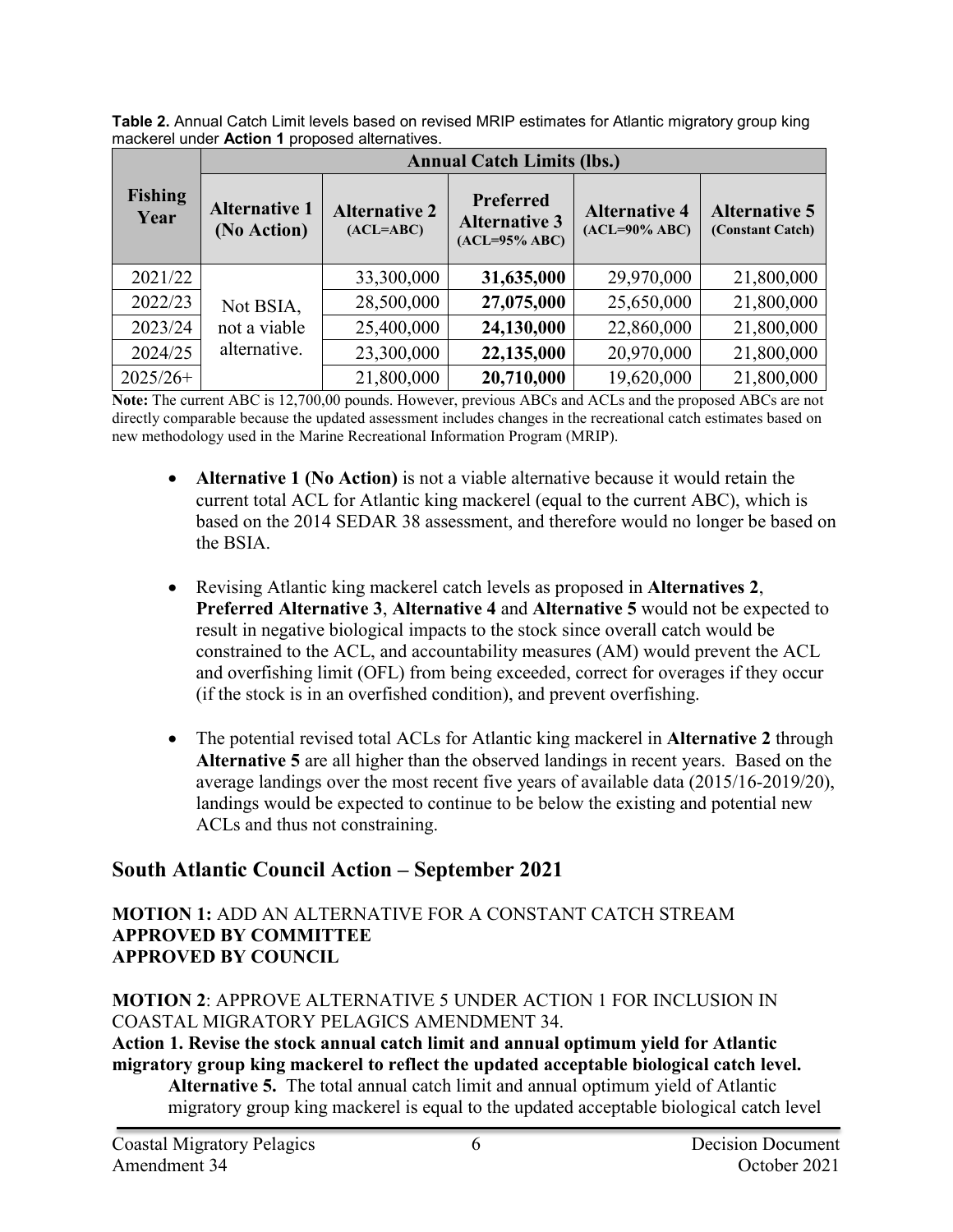of 21,800,000 pounds. This is a constant catch value for 2022/2023 and subsequent fishing years or until changed by a future management action. **APPROVED BY COUNCIL**

#### **Committee Action**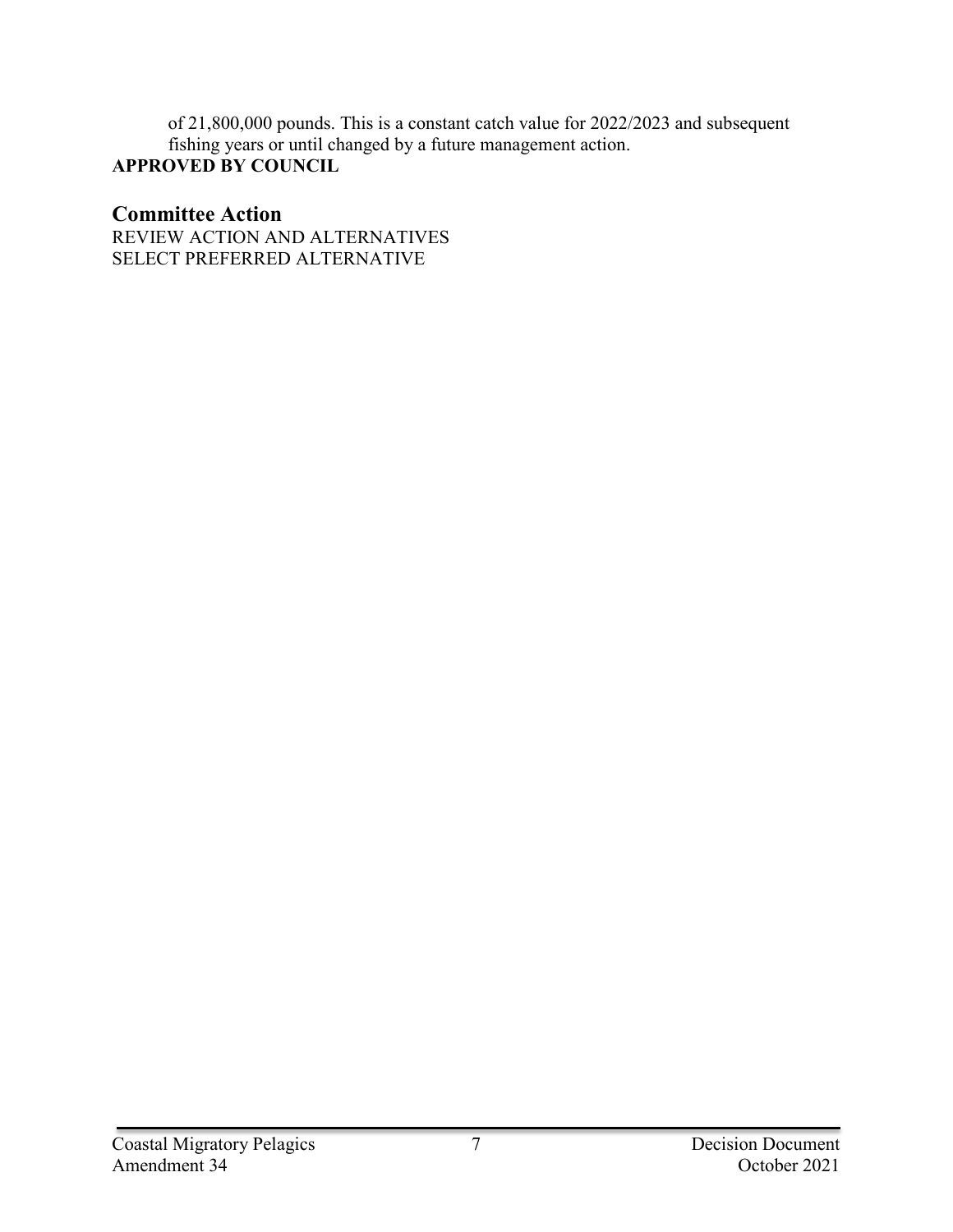#### **Action 2. Revise sector allocations and sector annual catch limits for Atlantic migratory group king mackerel.**

**Note:** The revised total annual catch limit in Alternatives 1 (No Action) through 5 reflect **Preferred Alternative 3** in **Action 1**. The revised total annual catch limit includes recreational landings from the Marine Recreational Information Program using the Fishing Effort Survey method where appropriate, as well as updates to commercial and for-hire landings used in the latest assessment (SEDAR 38 Update 2020).

**South Atlantic Preferred Alternative 1 (No Action)**. Retain the current recreational sector and commercial sector allocations of 62.9% and 37.1%, respectively, of the revised total annual catch limit for Atlantic migratory group king mackerel. Apply these percentages to the revised total annual catch limit.

**Alternative 2.** Allocate 77.3% of the revised total annual catch limit for Atlantic migratory group king mackerel to the recreational sector and 22.7% of the revised total annual catch limit for Atlantic migratory group king mackerel to the commercial sector. This allocation is based on approximately maintaining the current commercial annual catch limit beginning in the 2026/2027 fishing season and allocating the remaining revised total annual catch limit that is inclusive of Marine Recreational Information Program Fishery Effort Survey estimates to the recreational sector.

**Alternative 3.** Allocate 68.9% of the revised total annual catch limit for Atlantic migratory group king mackerel to the recreational sector and 31.1% of the revised total annual catch limit for Atlantic migratory group king mackerel to the commercial sector. This allocation is based on average landings for Atlantic king mackerel for the years 2014 – 2019, inclusive of Marine Recreational Information Program Fishery Effort Survey estimates.

#### **Discussion:**

- The SEDAR 38 update includes revised recreational landings that are based on MRIP's newer FES method, the Council may want to consider revising current sector allocations, which were based on the historical proportion of landings between the commercial and recreational sector.
	- o Current sector allocations for king mackerel were established in Amendment 1 to the CMP FMP (1985). Catch was allocated based on the largest number of years, beginning in 1979 using the average percent distribution of catch between commercial and recreational fishermen, resulting in the current allocation of 37.1% to the commercial sector and 62.9% to the recreational sector.
- There were changes to the commercial trip limits over the last few years that may bias more recent landing streams.
	- o Neither the commercial nor the recreational sector has reached their ACL, resulting in a closure, since the 1997/1998 fishing year. However, prior to the implementation of Amendment 26, the east coast of Florida from the Volusia/Flagler County boundary to the Miami-Dade/Monroe County boundary (east coast subzone) was considered part of the Gulf migratory group king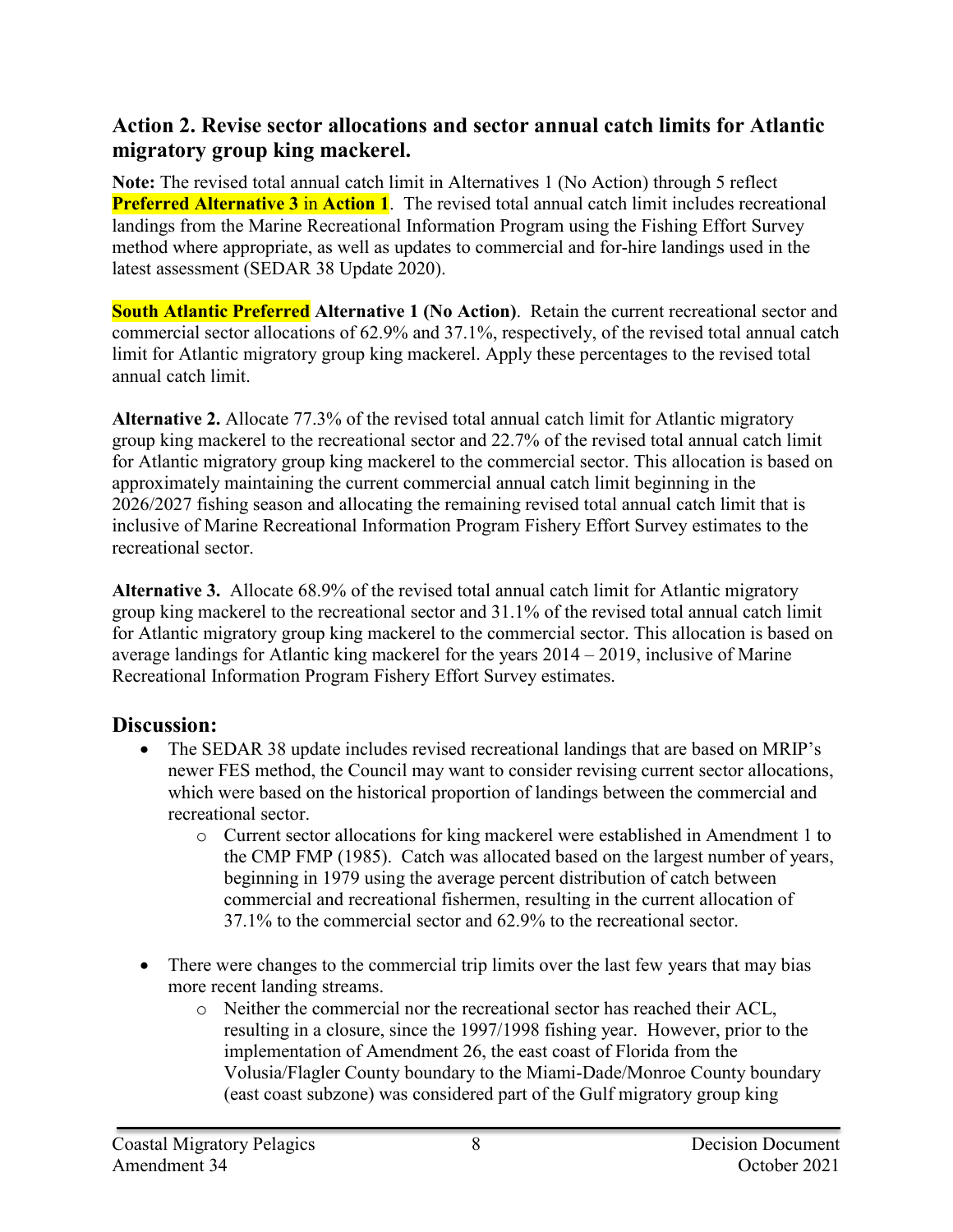mackerel. When the east coast of Florida (east coast subzone) was considered part of the Gulf migratory group king mackerel, it did experience early closures during the 2007/2008, 2008/2009, 2009/2010, 2010/2011, and 2011/2012 seasons.

| <b>Action 2</b><br>(Allocations)                 | Commercial<br><b>Allocation</b> | Recreational<br><b>Allocation</b> | <b>Calculation</b>                                                                                                          |  |
|--------------------------------------------------|---------------------------------|-----------------------------------|-----------------------------------------------------------------------------------------------------------------------------|--|
| Preferred<br><b>Alternative 1</b><br>(No Action) | $37.1\%$                        | 62.9%                             | Council rationale based on past<br>management success and maintaining the<br>historic makeup of the fishery.                |  |
| <b>Alternative 2</b>                             | $22.7\%$                        | 77.3                              | Maintains current commercial ACL beginning<br>in 2026/2017 season and allocates the<br>remainder to the recreational sector |  |
| Alternative 3                                    | 31.1%                           | 68.9%                             | Average landings 2014-2019                                                                                                  |  |

**Table 3.** Current and proposed Atlantic king mackerel sector allocations for Alternatives 2-6.

<sup>1</sup>The percentages for Alternative 3 reflect Preferred Alternative 3 in Action 1 in Amendment 34 to the CMP FMP and Atlantic Region. The revised total ACL incorporate recreational data as per MRIP using the FES method, as well as updates to commercial and for-hire landings.

| Table 4. Current and revised sector ACLs (lbs) for Atlantic king mackerel based on the revised total ACL |  |  |  |
|----------------------------------------------------------------------------------------------------------|--|--|--|
| from Alternative 2 in Action 1.                                                                          |  |  |  |

| <b>Fishing</b> | <b>Alternative 1 (No Action)</b> |                       | <b>Alternative 2</b>               |                 |                 | <b>Alternative 3</b> |                 |              |            |
|----------------|----------------------------------|-----------------------|------------------------------------|-----------------|-----------------|----------------------|-----------------|--------------|------------|
| Year           |                                  | Commercial $(37.1\%)$ | Commercial (22.7%)<br>Recreational |                 | Recreational    | Commercial (31.1%)   |                 | Recreational |            |
|                | <b>Northern</b>                  | <b>Southern</b>       | $(62.9\%)$                         | <b>Northern</b> | <b>Southern</b> | $(77.3\%)$           | <b>Northern</b> | Southern     | $(68.9\%)$ |
| 2022/23        | 2,704,109                        | 9,032,476             | 19,898,415                         | 1,654,536       | 5,526,609       | 24,453,855           | 2,266,787       | 7,571,698    | 21,796,515 |
| 2023/24        | 2,314,328                        | 7,730,497             | 17,030,175                         | ,416,044        | 4,729,981       | 20,928,975           | 1,940,043       | 6,480,282    | 18,654,675 |
| 2024/25        | 2,062,594                        | 6,889,636             | 15,177,770                         | 1,262,018       | 4,215,492       | 18,652,490           | 1,729,021       | 5,775,409    | 16,625,570 |
| 2025/26        | 1,892,064                        | 6,320,021             | 13,922,915                         | 1,157,678       | 3,866,967       | 17,110,355           | 1,586,070       | 5,297,915    | 15,251,015 |
| $2026/27+$     | 1,770,258                        | 5,913,152             | 13,026,590                         | ,083,150        | 3,618,020       | 16,008,830           | 1,483,963       | 4,956,847    | 14,269,190 |

**Note:** The revised total ACL in Alternatives 1 (No Action) through 6 reflect Preferred Alternative 3 in Action 1 in Amendment 34 to the CMP FMP and Atlantic Region. The revised total ACL incorporate recreational data as per MRIP using the Fishery Effort Survey method, as well as updates to commercial and for-hire landings.

• Based on the new MRIP FES recreational landings, none of the proposed recreational ACLs are expected to be exceeded. Similarly, based on commercial fishing year landings for the past five fishing years (2015/2016 through 2019/2020), none of the proposed commercial ACLs under **Alternative 1 (No Action)** through **Alternative 3** are expected to be exceeded.

#### **Committee Action**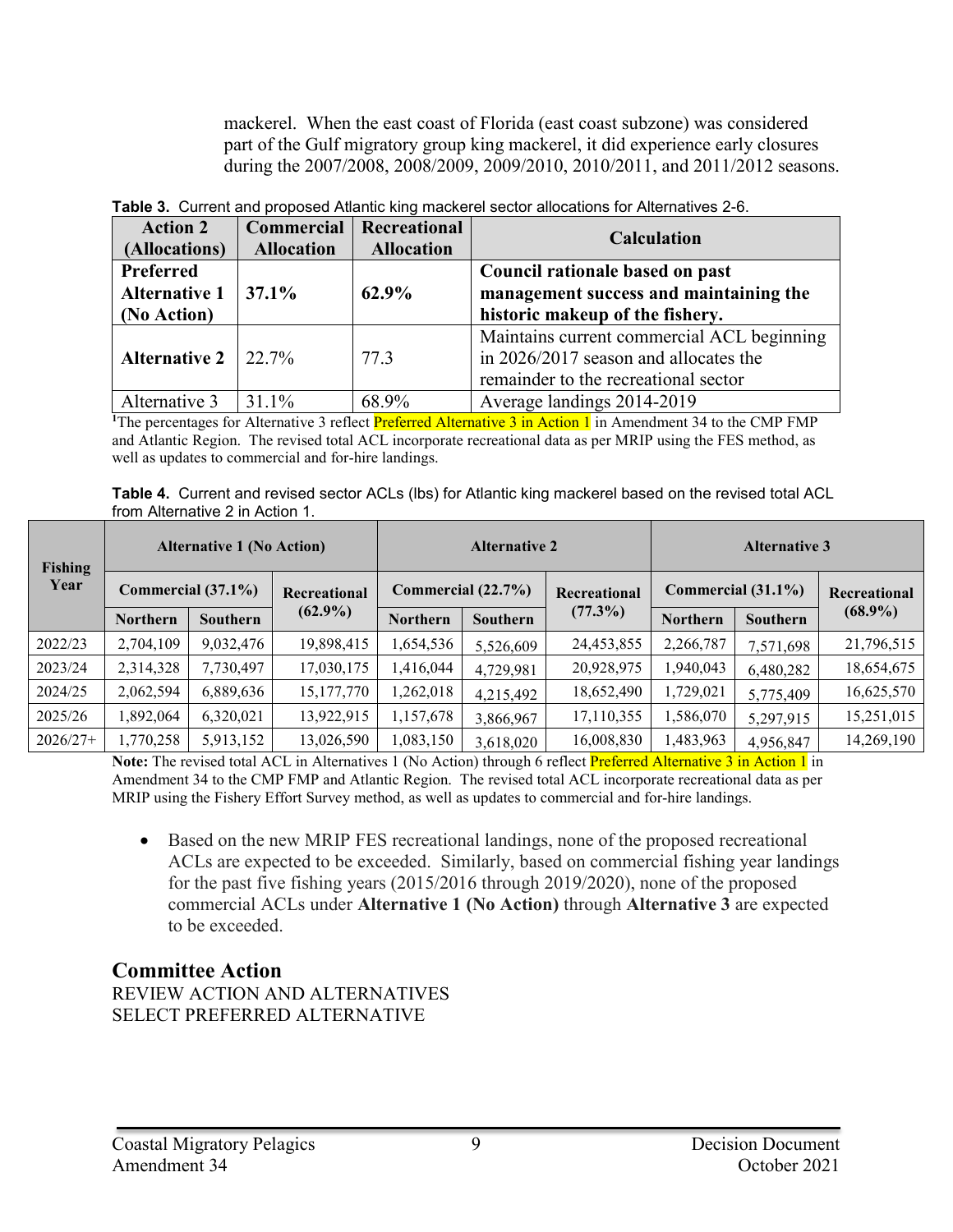#### **Action 3. Revise the recreational annual catch target for Atlantic migratory group king mackerel.**

**Purpose of Action:** update Atlantic king mackerel catch levels based on the results of the SEDAR 38 Update 2020 and SSC recommendations.

**Note:** The revised recreational annual catch target in Alternatives 1 (No Action) through 3 reflect **Preferred Alternative 3** in **Action 1** and **Preferred Alternative 1 (No Action)** in **Action 2**. The revised annual catch limit includes recreational landings from the Marine Recreational Information Program using the Fishing Effort Survey method where appropriate, as well as updates to commercial and for-hire landings used in the latest assessment (SEDAR 38 Update 2020).

**Alternative 1 (No Action)**. Retain the current recreational annual catch target for Atlantic migratory group king mackerel. The recreational annual catch target equals the sector annual catch limit [(1-Percent Standard Error) or 0.5, whichever is greater] based on the previous acceptable biological catch (Annual Catch Target  $= 7,400,000$  pounds).

**South Atlantic Preferred Alternative 2.** Revise the recreational annual catch target to reflect the updated acceptable biological catch level. The recreational annual catch target equals the sector annual catch limit [(1-Percent Standard Error) or 0.5, whichever is greater].

**Alternative 3.** Revise the recreational annual catch target to reflect the updated acceptable biological catch level. The recreational annual catch target equals 90% sector annual catch limit.

**Alternative 4.** Revise the recreational annual catch target to reflect the updated acceptable biological catch level. The recreational annual catch target equals 85% sector annual catch limit.

#### **Discussion:**

- The recreational ACT is currently codified and utilized in the post-season recreational accountability measure for Atlantic king mackerel and needs to be updated based on the SEDAR 38 Update.
- Current Accountability Measure
	- o If the recreational landings exceed the recreational ACL and the sum of the commercial and recreational landings, exceeds the stock ACL, reduce the bag limit for the following fishing year by the amount necessary to ensure landings achieve the recreational ACT, but do not exceed the recreational ACL.
	- o If the sum of the commercial and recreational landings exceeds the stock ACL and Atlantic king mackerel are overfished, reduce the recreational ACL and ACT for that following year by the amount of any overage in the prior fishing year.
- The current recreational ACT is based on adjusting the ACL by 50% or one minus the five-year average proportional standard error (PSE) from the recreational sector, whichever is greater, as established in Amendment 18 to the CMP FMP.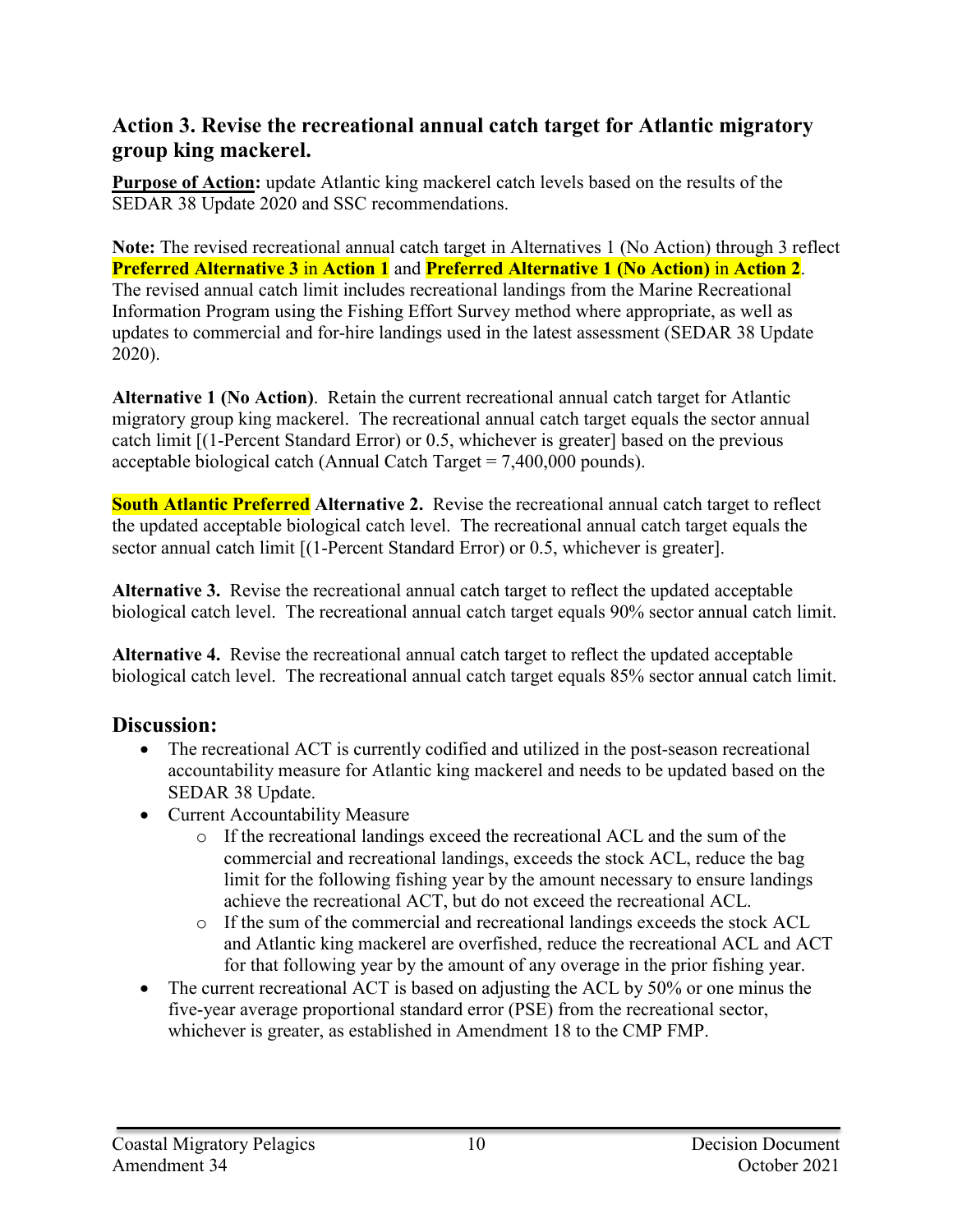**Table 5.** Proportional Standard Errors (PSEs) for Atlantic king mackerel from weight estimates for all modes.

| Fishing<br>Year     |      | $2015/2016$ 2016/2017 2017/2018 2018/2019 2019/2020 |      |      |      | 5-Year<br>Average |
|---------------------|------|-----------------------------------------------------|------|------|------|-------------------|
| <b>PSE</b><br>Value | 15.0 | 151                                                 | 12.6 | 12.8 | 12.9 | 13.7              |

**Table 6.** Proposed **r**ecreational annual catch targets for Atlantic migratory group king mackerel.

|                        | <b>Recreational</b> | <b>Recreational ACT</b> |                    |                    |                    |  |
|------------------------|---------------------|-------------------------|--------------------|--------------------|--------------------|--|
| <b>Fishing</b><br>Year |                     | <b>Alternative 1</b>    | <b>Alternative</b> | <b>Alternative</b> | <b>Alternative</b> |  |
|                        | <b>ACL</b>          | (No Action)             | 2 <sup>1</sup>     |                    |                    |  |
| 2021/2022              | 19,898,415          |                         | 17, 172, 332       | 17,908,574         | 16,913,653         |  |
| 2022/2023              | 17,030,175          | Not BSIA, not           | 14,697,041         | 15,327,158         | 14,475,649         |  |
| 2023/2024              | 15, 177, 770        | a viable                | 13,098,416         | 13,659,993         | 12,901,105         |  |
| 2024/2025              | 13,922,915          | alternative.            | 12,015,476         | 12,530,624         | 11,834,478         |  |
| $2025/2026+$           | 13,026,590          |                         | 11,241,947         | 11,723,931         | 11,072,602         |  |

<sup>1</sup>The five-year average PSE for the recreational data was 0.137. The resulting recreational ACT would be equal to the recreational ACL multiplied by (1-0.137), or 0.863, setting the recreational ACT at 86.3% of the recreational ACL.

Note: The revised total ACTs reflect **Preferred Alternative 3 in Action 1** and **Preferred Alternative 2 in Action 2** in Amendment 34 to the CMP FMP and Atlantic Region.

#### **Committee Action**

REVIEW ACTION AND ALTERNATIVES, MODIFY AS NECESSARY SELECT PREFERRED ALTERNATIVE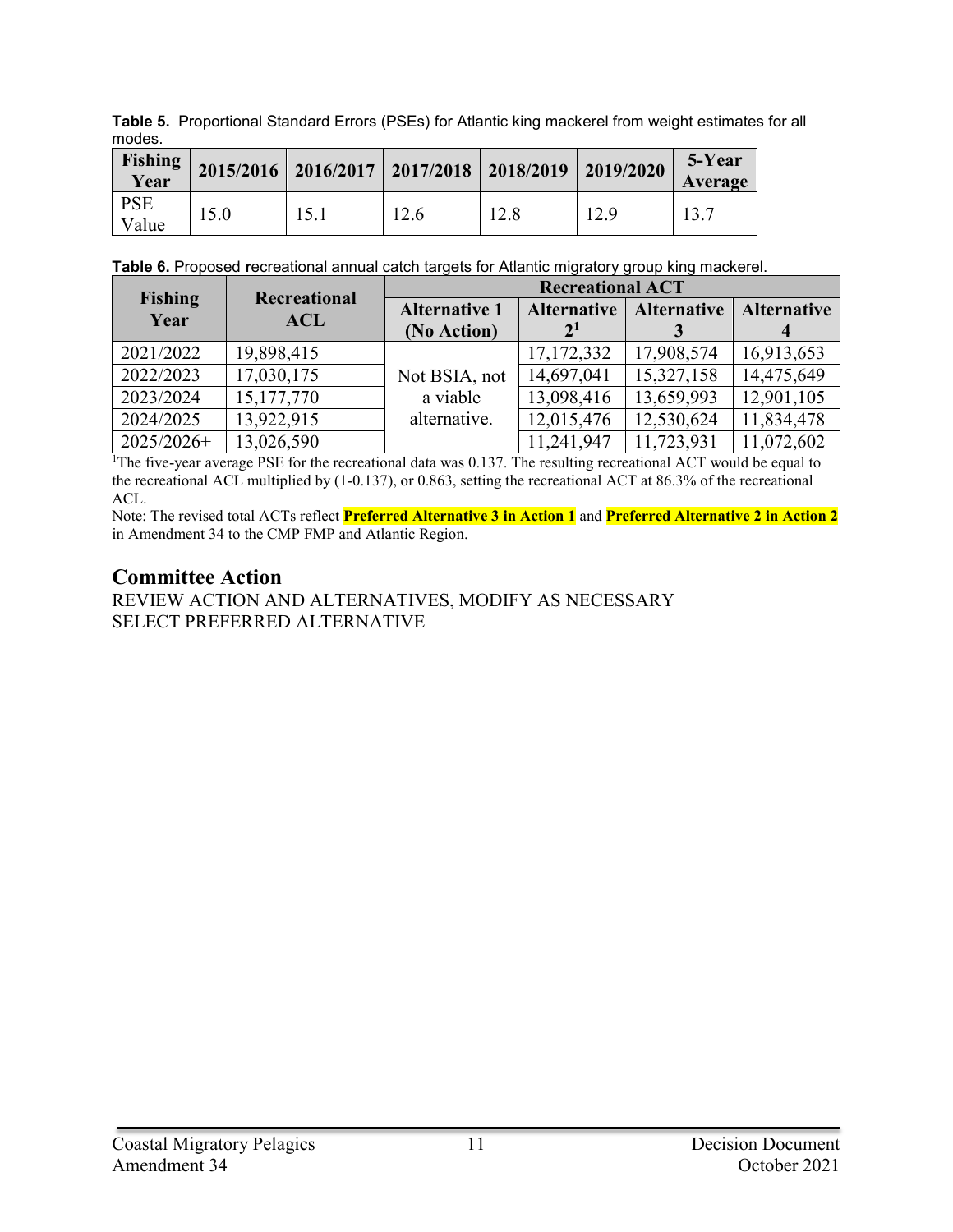#### **Action 4. Increase the recreational bag and possession limit for Atlantic migratory group king mackerel in the exclusive economic zone off Florida.**

**Purpose of Action:** included in the amendment based on a recommendation from the Mackerel Cobia Advisory Panel to create consistency in the recreational bag limit throughout the king mackerel management jurisdiction.

**Alternative 1 (No Action).** The daily bag limit for Atlantic migratory group king mackerel in the exclusive economic zone off Florida is two fish per person. The daily bag limit specified by Florida for its waters is two fish per person.

**South Atlantic Preferred Alternative 2.** Increase the daily bag limit for Atlantic migratory group king mackerel to three fish per person in the exclusive economic zone off Florida.

#### **Discussion:**

- The current bag limit for Atlantic king mackerel and Gulf king mackerel is three fish per person except for the east coast of Florida to the Miami-Dade/Monroe Count line where the bag limit is set to match the daily bag limit specified for Florida state waters (currently two fish per person).
	- o Fishermen and Mackerel Cobia Advisory Panel (AP) members have requested to raise the east coast of Florida bag limit in federal waters to three fish per person to match the rest of the CMP FMP management area.
- Percent increase in landings was calculated with two different methods.
	- o Method 1: assumes all the trips that met the 2-king mackerel bag limit would also meet the 3-king mackerel bag limit.
	- o Method 2: isolated the trips that met the 2-king mackerel bag limit and allowed them to meet the 3-king mackerel bag limit if these trips also had discarded king mackerel.

**Table 7.** Percent increase in Atlantic king mackerel recreational landings generated from data for the years of 2017 to 2019.

| <b>Bag Limit</b>            |        | Method 1   Method 2 |  |
|-----------------------------|--------|---------------------|--|
| 2 to 3 Fish in East Florida | $14\%$ | 3%                  |  |

• **Preferred Alternative 2** is expected to have minor effects on overall harvest since the majority of anglers are currently only catching one fish per person.

#### **Committee Action**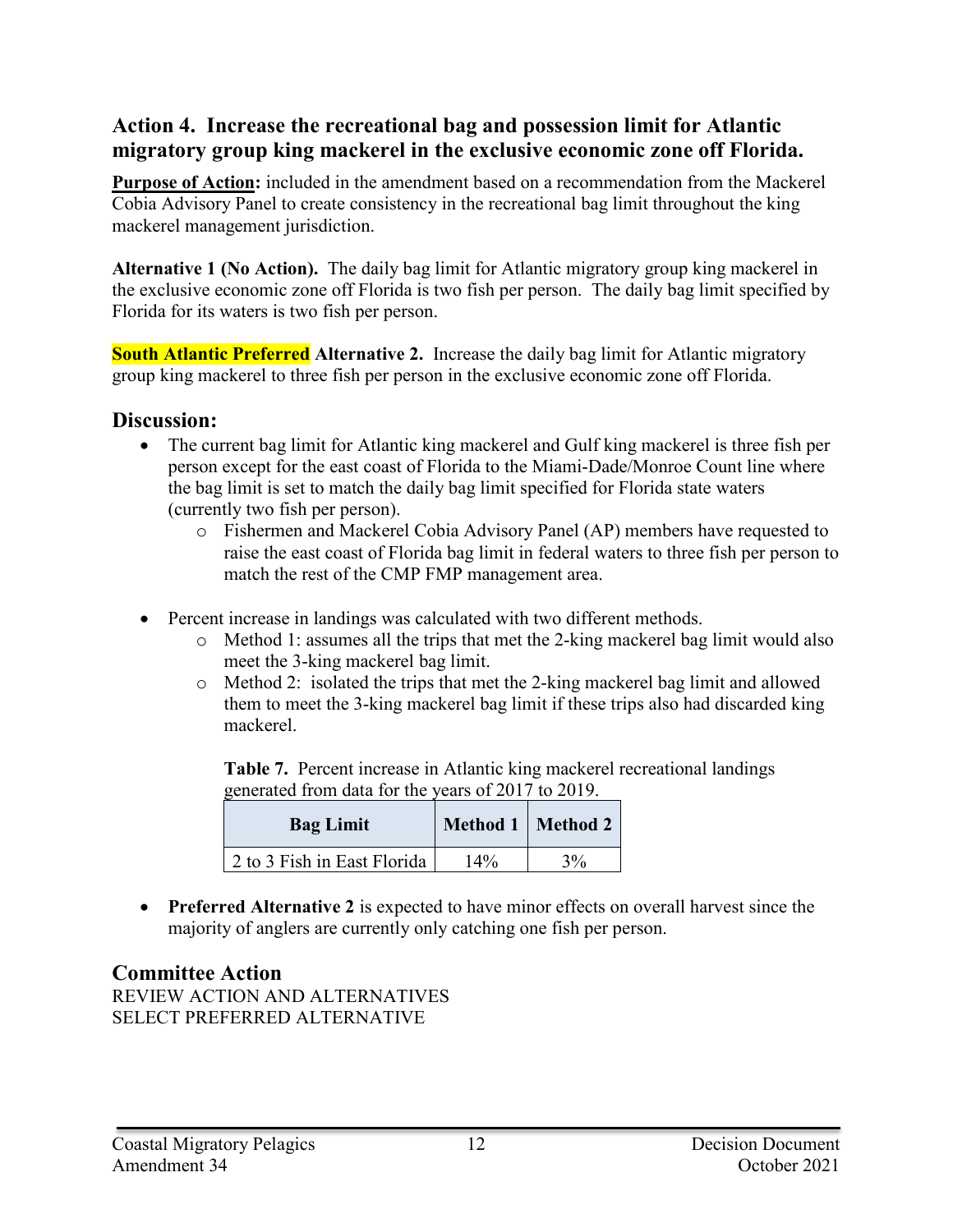#### **Action 5. Reduce the minimum size limit for recreational harvest of Atlantic migratory group king mackerel.**

**Purpose of Action:** included in the amendment based on a recommendation from the Mackerel Cobia Advisory Panel as a way to increase recreational harvest and reduce discards.

**Alternative 1 (No Action)**. The minimum size limit for recreational harvest of Atlantic migratory group king mackerel is 24-inches fork length.

**South Atlantic Preferred Alternative 2**. Reduce the minimum size limit for recreational harvest of Atlantic migratory group king mackerel to 22-inches fork length.

**Alternative 3**. Reduce the minimum size limit for recreational harvest of Atlantic migratory group king mackerel to 20-inches fork length.

**Alternative 4**. Remove the minimum size limit for recreational harvest of Atlantic migratory group king mackerel.

#### **Discussion:**

- In recent years, Atlantic king mackerel total landings have been well below the total ACL, fishing mortality rates are well below target, and the recent stock assessment suggests that the total ACL can be increased.
	- o The South Atlantic Council could consider regulatory changes directed towards increasing commercial and recreational harvest.
		- Commercial trip limits were increased via CMP Framework Amendment 6 and CMP Framework Amendment 8.
- The AP has suggested revising the minimum size limit for Atlantic king mackerel to account for smaller king mackerel sometimes landed when targeting other species.
- For the recreational sector, the discarded Atlantic king mackerel length data from the FWC charter and headboat trips had the majority (about 44%) of the recreational discards at 23 inches fork length, and also has discarded lengths down to 22 (19% of discard lengths) and 20 inches fork length (17% of discard lengths). This suggests that there are Atlantic king mackerel being caught at the lengths below the current minimum size limit of 24 inches FL. Therefore, the decrease in the minimum size limit will likely result in an increase in recreational landings.

#### **Committee Action**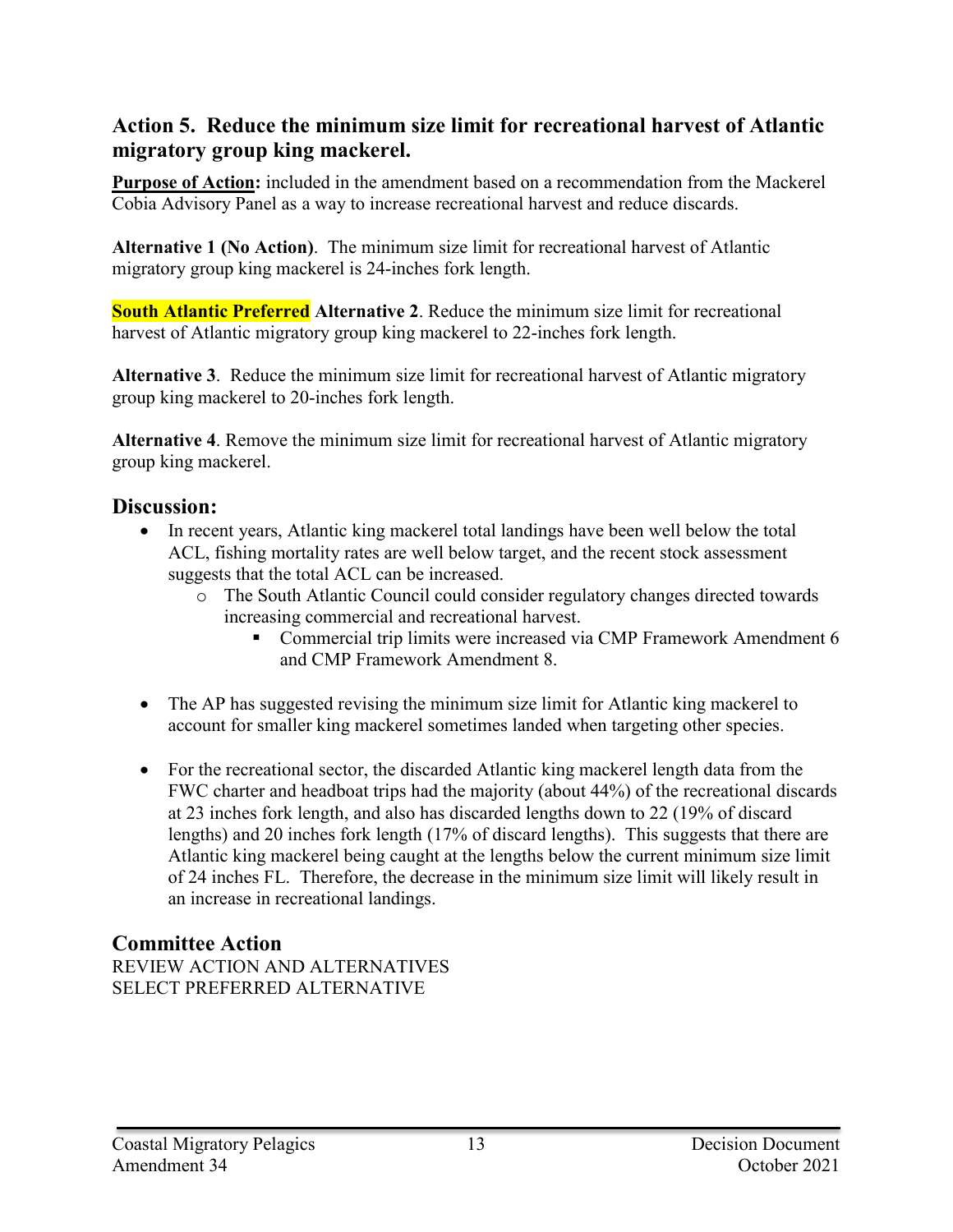#### **Action 6. Reduce the minimum size limit for commercial harvest of Atlantic migratory group king mackerel.**

**Alternative 1 (No Action)**. The minimum size limit for commercial harvest of Atlantic migratory group king mackerel is 24-inches fork length commercial fishermen may possess undersized king mackerel in quantities not exceeding 5 percent, by weight, of the king mackerel on board.

**South Atlantic Preferred Alternative 2**. Reduce the minimum size limit for commercial harvest of Atlantic migratory group king mackerel to 22-inches fork length and remove the allowance for commercial fishermen to possess undersized king mackerel in quantities not exceeding 5 percent, by weight, of the king mackerel on board.

**Alternative 3**.Reduce the minimum size limit for commercial harvest of Atlantic migratory group king mackerel to 20-inches fork length and remove the allowance for commercial fishermen to possess undersized king mackerel in quantities not exceeding 5 percent, by weight, of the king mackerel on board.

**Alternative 4**. Remove the minimum size limit for commercial harvest of Atlantic migratory group king mackerel.

#### **Discussion:**

- The AP has suggested revising the minimum size limit for Atlantic king mackerel to account for smaller king mackerel sometimes landed when targeting other species. However, commercial AP members expressed concerns from dealers that smaller king mackerel would result in more fish of lower value entering the market.
- For the commercial sector, the majority of the discarded fish were about 29 inches fork length (FL) suggesting a larger percentage of legal sized fish are discarded.<sup>[1](#page-13-0)</sup>
- Commercial fishermen are currently allowed to possess undersized king mackerel in quantities that do not exceed five percent, by weight, of the king mackerel on board.

#### **Committee Action**

<span id="page-13-0"></span> $\frac{1}{1}$ <sup>1</sup>Length data on harvested and discarded king mackerel from the commercial sector were collected to explore a decrease in the minimum size limit. Atlantic king mackerel commercial sector harvest data came from the Southeast Fisheries Science Center (SEFSC) Trip Intercept Program (TIP), and sector discard data came from the SEFSC commercial observer program. The commercial observer program places observers on commercial trips and the observers record the length of discarded Atlantic king mackerel. The commercial observer program had a large sample size of discarded king mackerel ( $n = 24,853$  fish), however, the observer program records Atlantic king mackerel discard lengths in 30 cm size bins (e.g. 30 to 60 cm fork length, 60 to 90 cm FL). These large size bins were converted to inches and this resulted in discard length data size bins with large 12-inch interval gaps. Due to the range of the bins, it is it difficult to distinguish the exact Atlantic king mackerel lengths that were discarded.